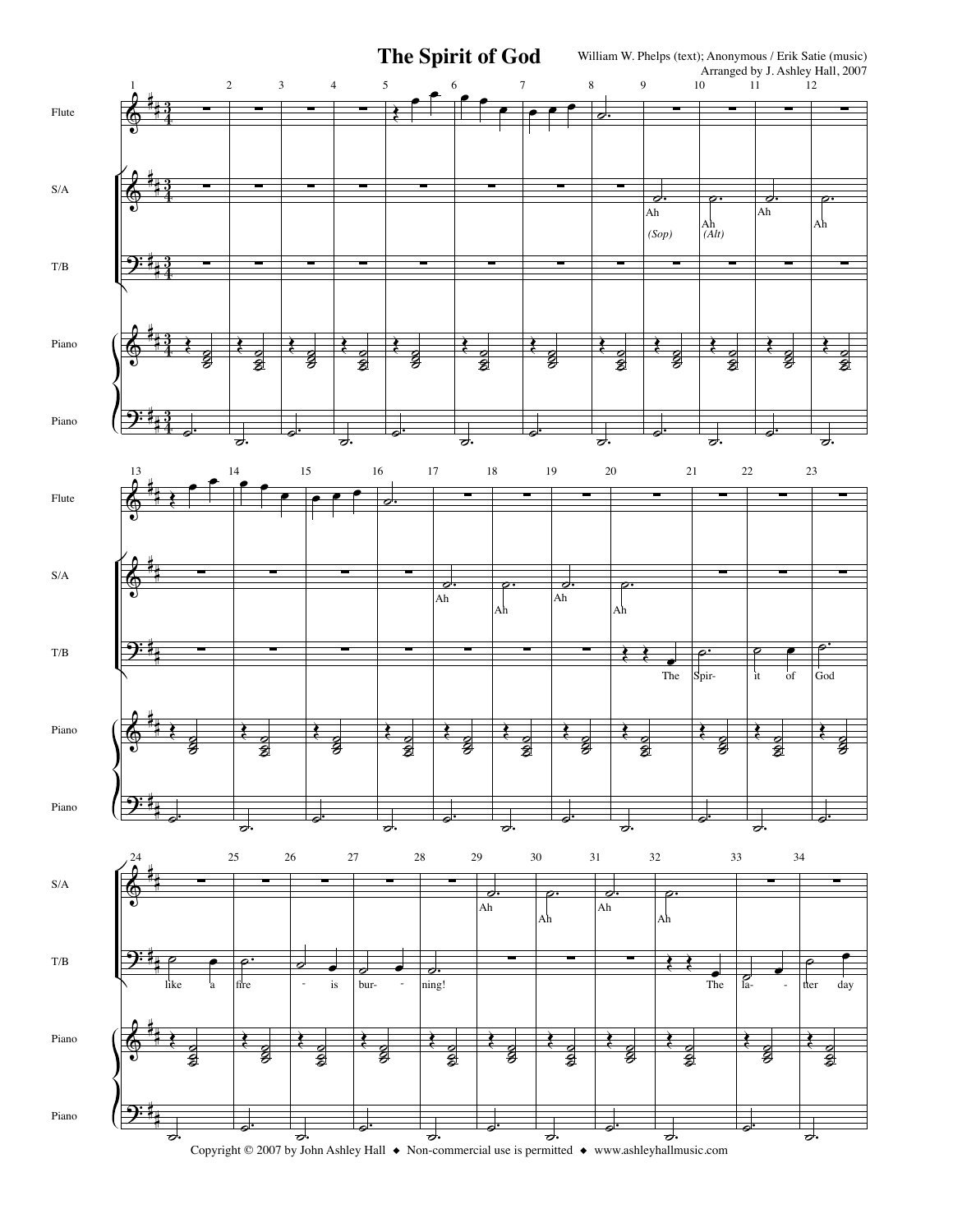

Copyright © 2007 by John Ashley Hall  $\;\blacklozenge\;$  Non-commercial use is permitted  $\;\blacklozenge\;$  www.ashleyhallmusic.com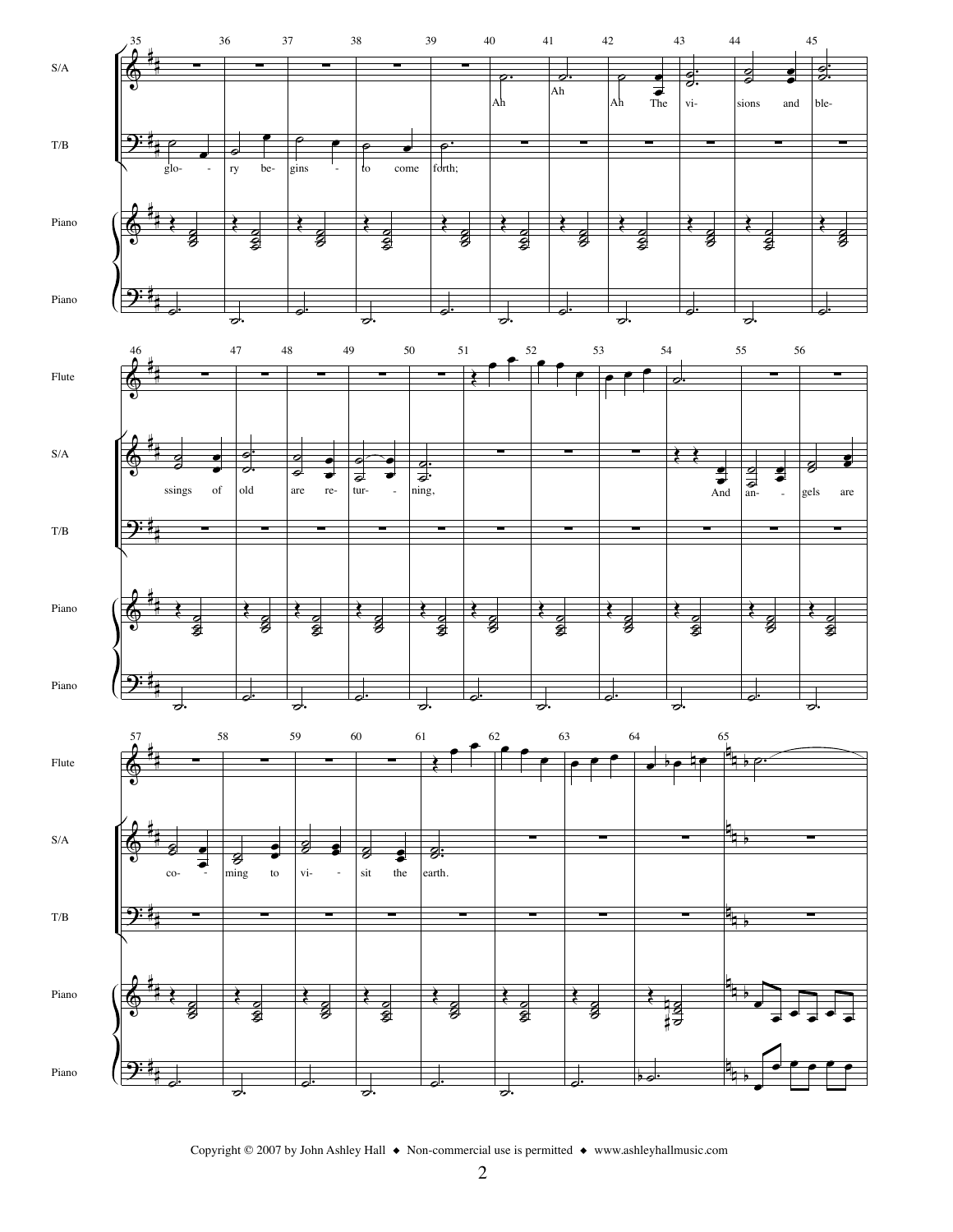

## Copyright © 2007 by John Ashley Hall  $\;\blacklozenge\;$  Non-commercial use is permitted  $\;\blacklozenge\;$  www.ashleyhallmusic.com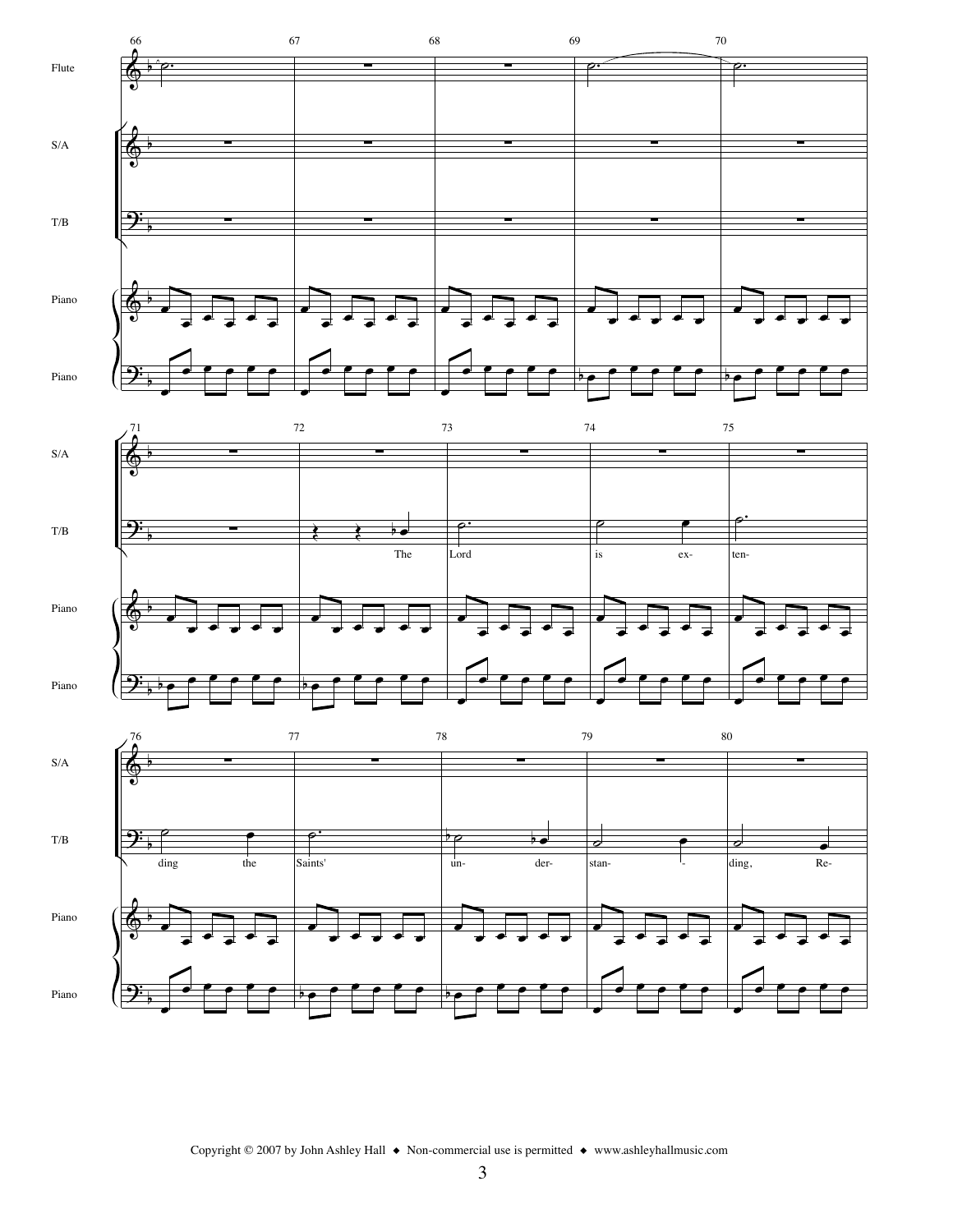





Copyright © 2007 by John Ashley Hall  $\;\blacklozenge\;$  Non-commercial use is permitted  $\;\blacklozenge\;$  www.ashleyhallmusic.com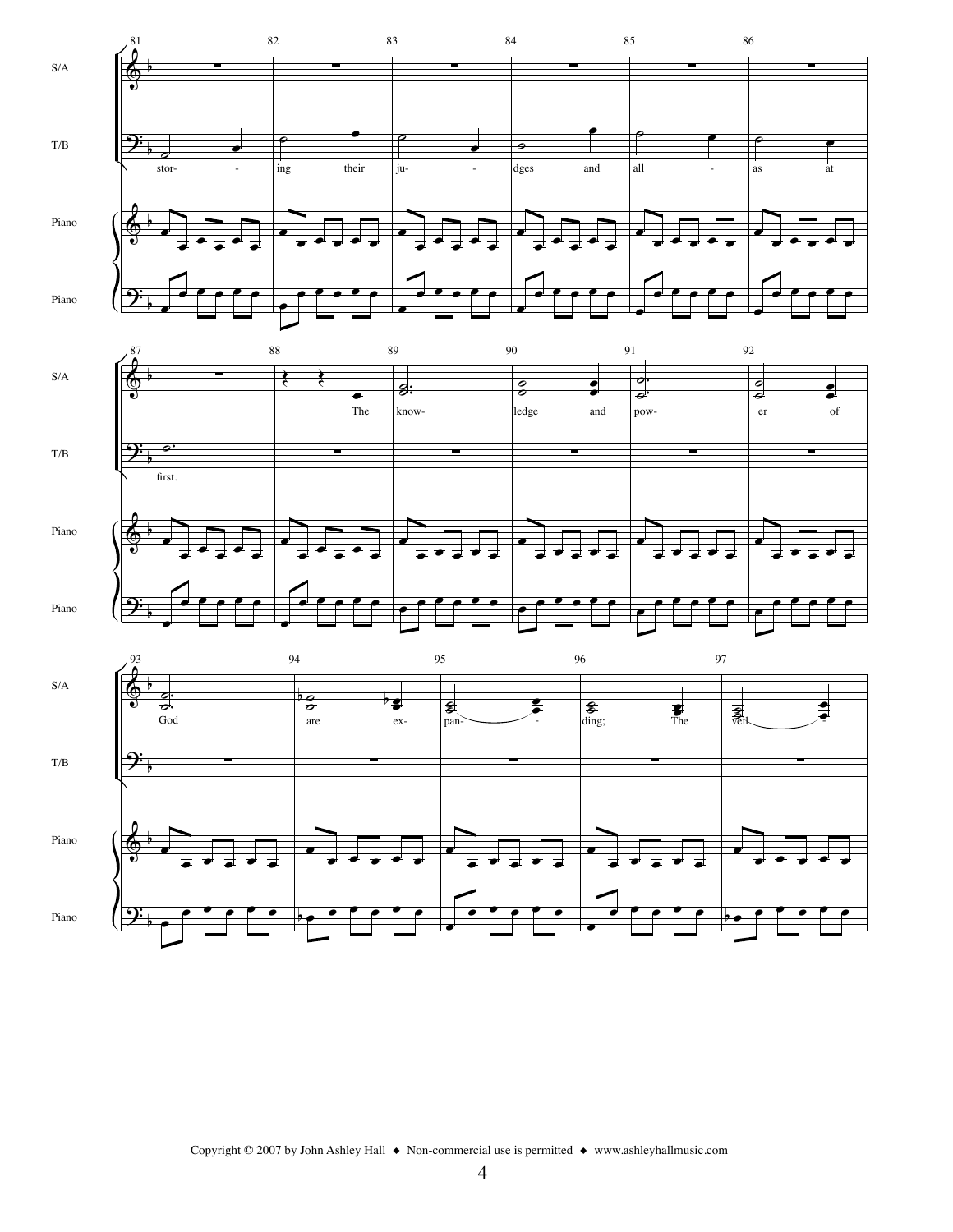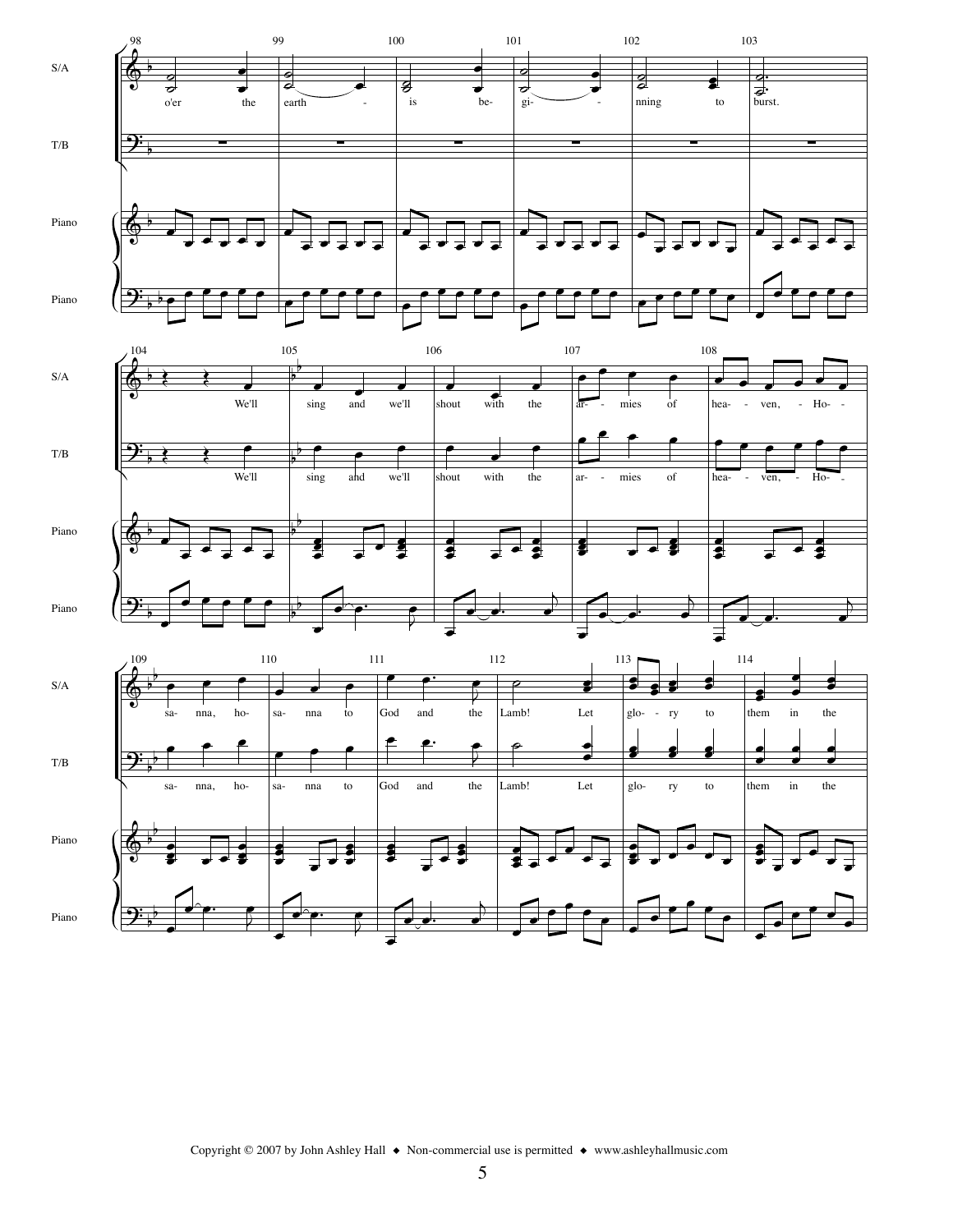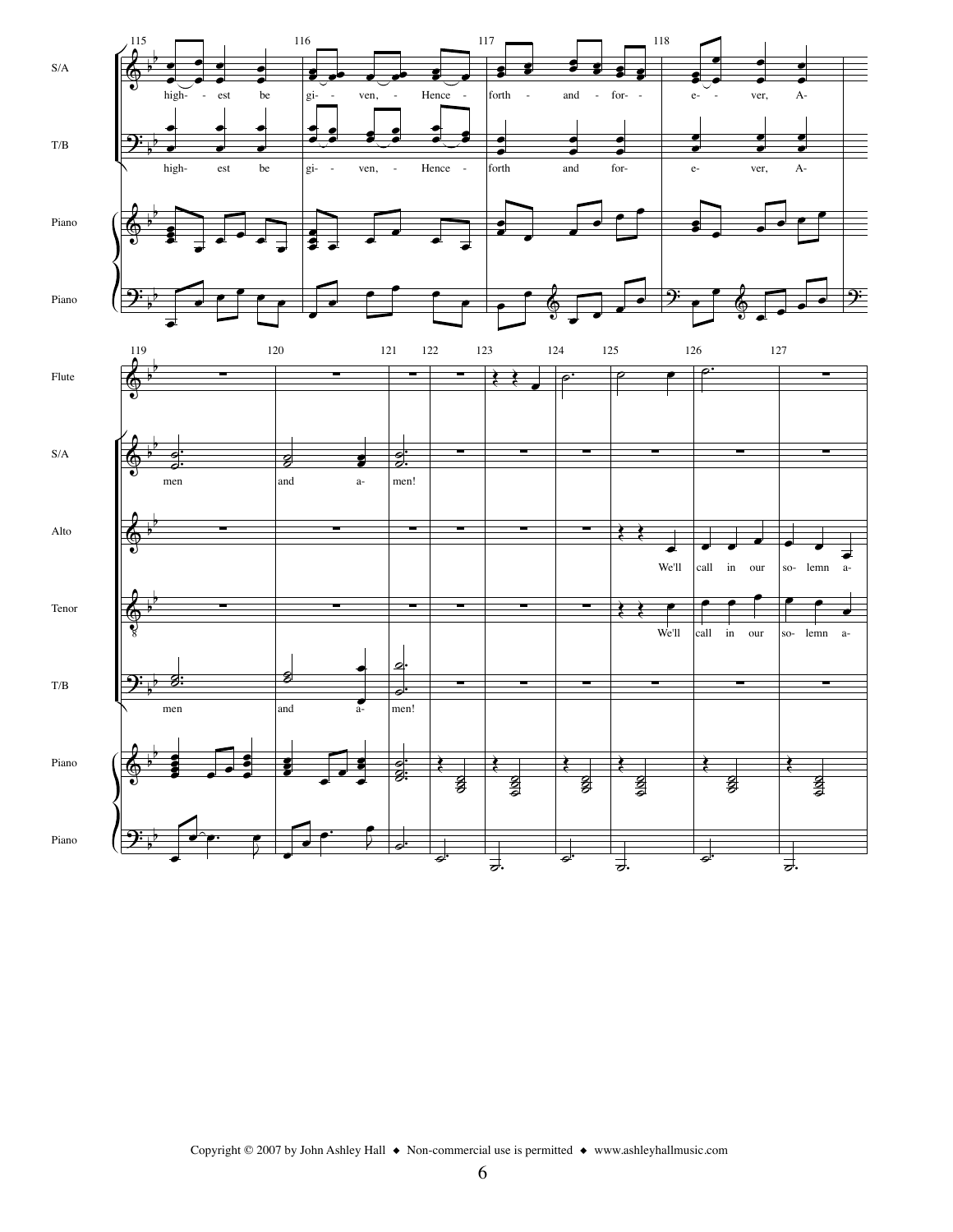

Copyright  $@$  2007 by John Ashley Hall  $\blacklozenge$  Non-commercial use is permitted  $\blacklozenge$  www.ashleyhallmusic.com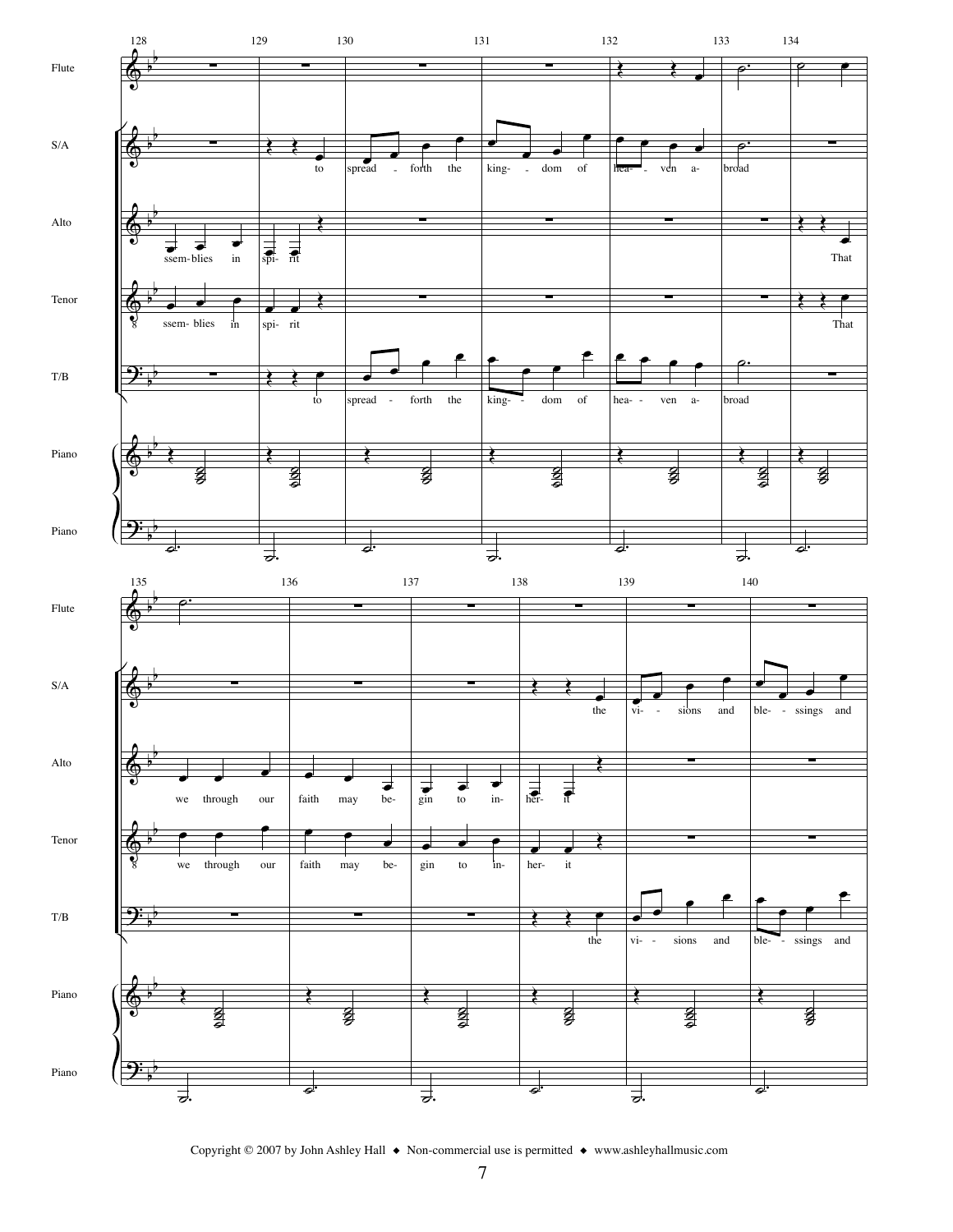

Copyright  $@$  2007 by John Ashley Hall  $\blacklozenge$  Non-commercial use is permitted  $\blacklozenge$  www.ashleyhallmusic.com